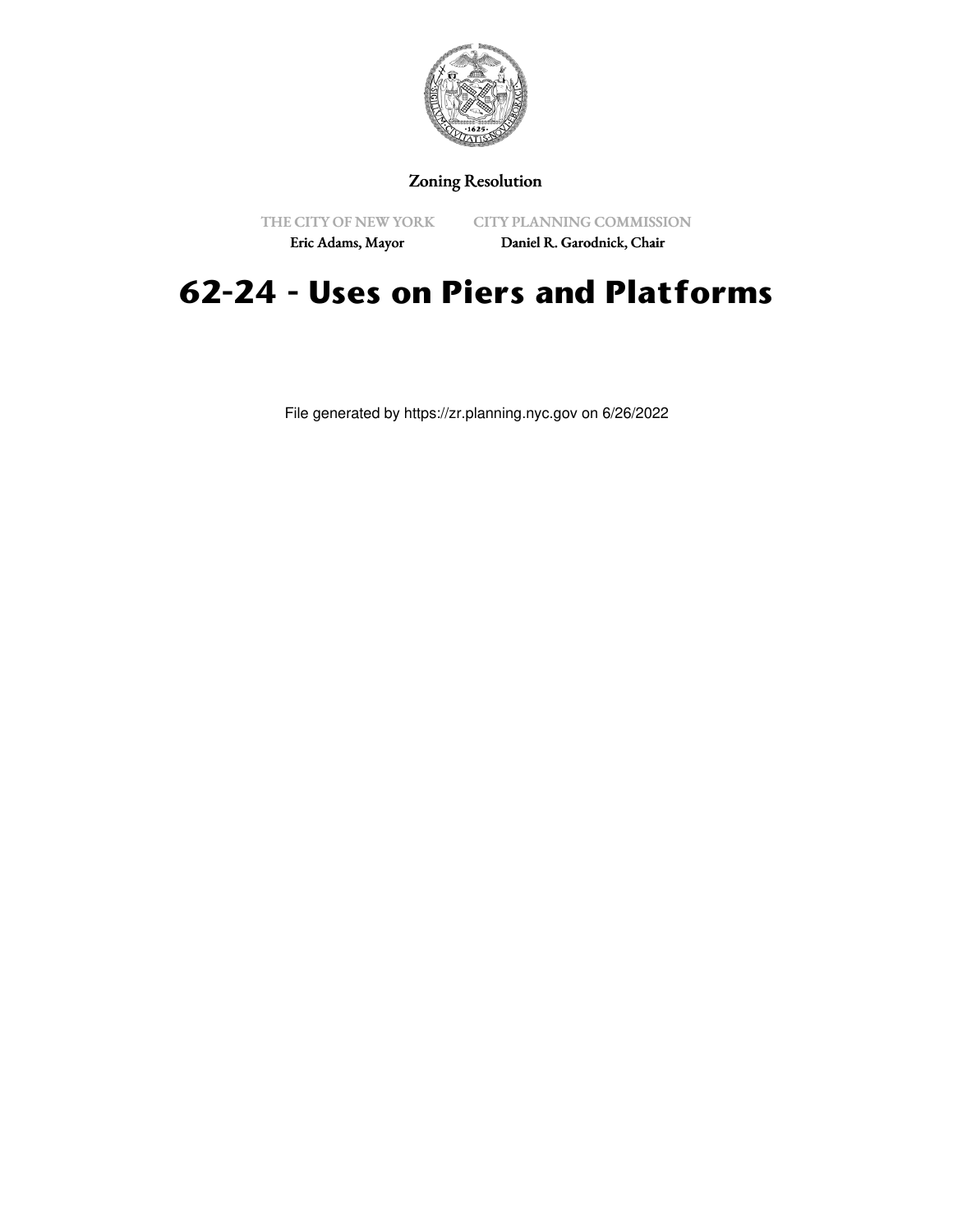#### **62-24 - Uses on Piers and Platforms**

LAST AMENDED 4/22/2009

#Uses# on #existing piers# or #existing platforms# shall be subject to the provisions of Section 62-241. #Uses# on #new piers# or #new platforms# shall be subject to the provisions of Section 62-242.

#### **62-241 - Uses on existing piers and platforms**

LAST AMENDED 4/22/2009

The #use# of an #existing platform# may be continued or such #use# may be changed, #enlarged# or #extended# in accordance with the #use# regulations of the applicable district.

The #use# of an #existing pier# may be continued or such #use# may be changed, #enlarged# or #extended# in accordance with the #use# regulations of the applicable district provided that any #use# within a #building or other structure# on the #pier# meets one of the following requirements:

- (a) such  $\#$ use# is a WD  $\#$ use#; or
- (b) the #building or other structure# within which such #use# is located existed on October 25, 1993; or
- (c) the #building or other structure# within which such #use# is located complies with the height and setback regulations of Section 62-342 (Developments on piers).

In addition, the following #use# regulations shall apply on #piers#:

- (d) the following #uses#, not otherwise limited in size by their Use Group listing, shall be limited to 20,000 square feet of #floor area# per establishment:
	- (1) all  $\#uses\#$  in Use Groups 6A and 6C;
	- (2) the following #uses# in Use Group  $9A$ ;
		- (i) clothing or costume rental establishments;
		- (ii) typewriter or other small business machine sales, rental or repairs;
	- (3) all #uses# in Use Group 10 with parking categories "B" or "B1";
	- (4) the preceding #uses#, when listed in other Use Groups;
	- (5) wholesale establishments or warehouses that provide #accessory# retail sales areas; and
- (e) no #residential use# shall be permitted within a #building# on a #pier# unless 50 percent or more of the #floor area# of the #story# at the level of public access is allocated for occupancy by WE #uses#, subject to the size limitations set forth in paragraph (d) of this Section.

Any #use# on an #existing pier# not permitted by the foregoing provisions of this Section shall only be allowed by special permit of the City Planning Commission pursuant to Section 62-835 (Developments on piers or platforms).